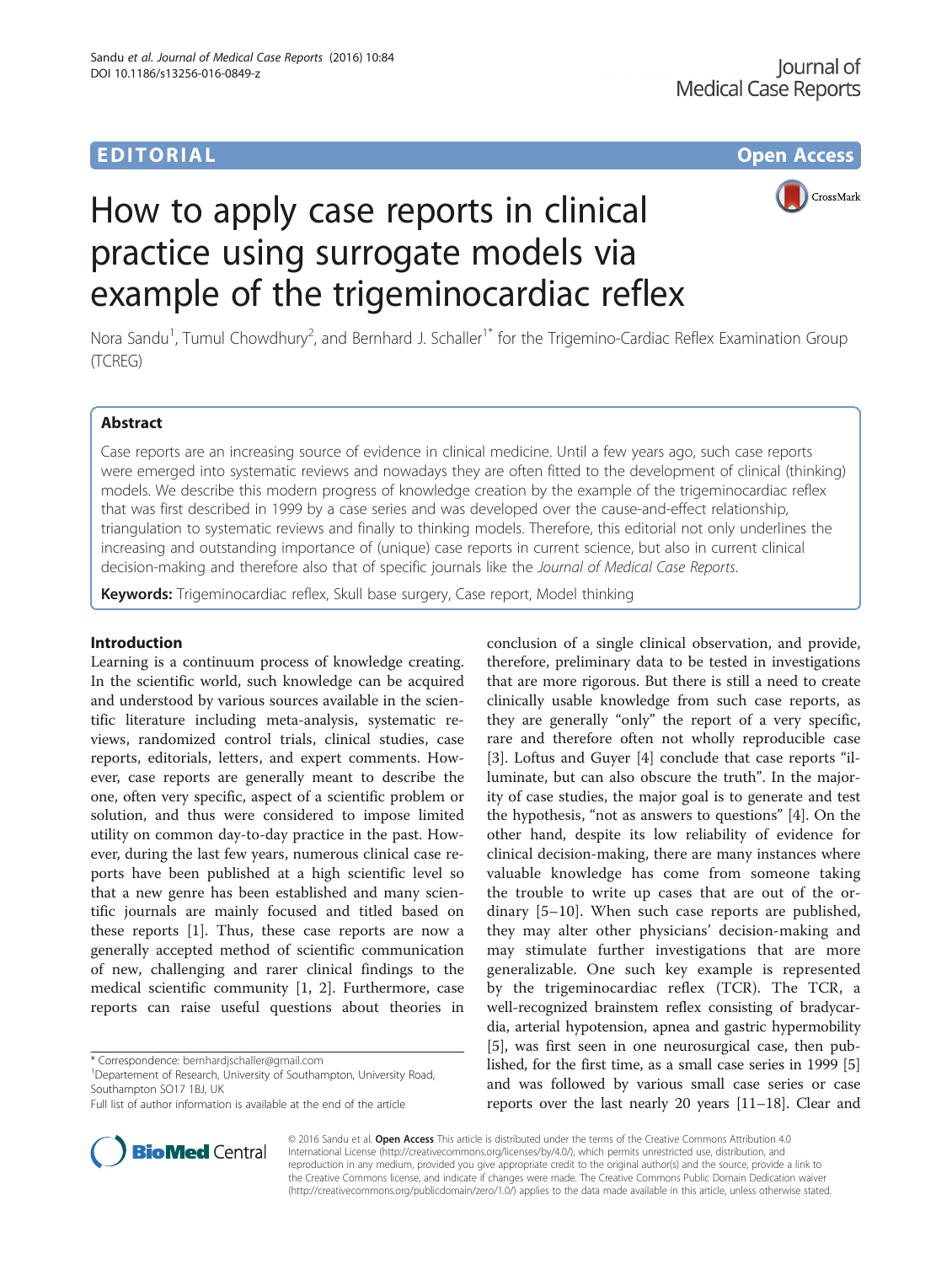comprehensive proof of this reflex's existence was provided on a cause-and-effect relationship basis that is always based on a single case [[1](#page-3-0), [5\]](#page-3-0). After this initial case series that also suggested, for the first time, a definition of the TCR based on clinical and theoretical consideration, the subsequently published case reports could therefore focus, related always to this first proof of existence, on the differentiation between the peripheral [\[17](#page-3-0)–[20](#page-3-0), [21, 22](#page-3-0)], central [[7, 19](#page-3-0)] or ganglion stimulation [[18](#page-3-0), [23, 21](#page-3-0)]. Like so, only based on case reports, a differentiation to stimulation by peripheral-central-ganglion Gasseri brainstem stimuli could be ascertained, [\[18](#page-3-0), [21](#page-3-0)–[25\]](#page-3-0). Therefore, TCR can be considered not only as an ideal example of the utility of the case report but also of development of a clinical topic and therefore knowledge creation in the scientific literature based solely on case reports.

#### Triangulation as a solution

There is another, in the last year increasing, circumstance in which authors should write, and journals should publish descriptive case reports or case series: this is in conditions where population-based studies or treatment trials are difficult or impossible to organize. In the current overregulated research community, it is more and more difficult and expensive to perform prospective studies or trials. However, in such circumstances small case series are a solution out of this increasing dilemma, but they often have the problem of generalizing the newly reported and created knowledge. Nevertheless, the qualitative method of "triangulation" [[26, 27](#page-3-0)] through cross-verification helps in such circumstances.

Therefore, a critical reflexivity is absolutely essential in case reports/series, which was resolved in the example of the TCR by performing a causal relationship test in the case of the initial TCR publication [\[1](#page-3-0), [5, 20](#page-3-0), [28, 29](#page-3-0)]. Thus, TCR can be prevented by avoiding stimulation of the afferent pathway or by blocking the nerves that conduct the afferent impulses [[30](#page-3-0)–[35](#page-3-0)]. Such a cause-andeffect relationship, on the one side, is evidence of a TCR, and the stimulation of the trigeminal root, on the other side, represents as well as confirms the afferent pathway [[36, 37](#page-3-0)]. The few single-case reports that followed the years after the initial TCR report in 1999 were therefore also important to rigorously test our first established hypothesis of the existence of this newly described reflex [[38](#page-3-0)–[45](#page-4-0)]; all done by the method of triangulation. If just one such observational case does not fit completely with the initial proposition, the hypothesis should be considered generally not valid and therefore should be revised or even rejected [[1, 13\]](#page-3-0). This was not the case with our hypothesis of the existence of the TCR [\[13](#page-3-0), [17](#page-3-0), [35, 38](#page-3-0)] and demonstrates that – besides the qualitative method of triangulation – the ongoing description of similar cases about a specific topic not only has importance for clinical practice but also for the scientific community.

## Limitations of descriptive studies for knowledge generalization

On the other hand, it must be admitted that small or single descriptive studies have serious limitations [\[1](#page-3-0)]. One is that retrospective description of case reports is rarely complete [\[1](#page-3-0)]. Who can say whether the outcomes of the missing cases might have been very different leading to another conclusion? [[1\]](#page-3-0). Another is that quirks in the way that unusual cases are referred make it hard to feel confident in generalizing from the experience of one center or one single author in a very limited time span [[1\]](#page-3-0). A third, Grimes and Schulz have pointed out [[46](#page-4-0)] that without a comparison group, which is seldom the case in case report/series, causal inferences about temporal associations need to be treated with deep suspicion. However, case reports are notwithstanding especially suited for such further scientific investigations and theory building in clinical medicine because of their in-depth approach based on the specific finding of a special case [[1](#page-3-0)]. For this reason, it was additionally tested whether skull base operations, other than for vestibular schwannoma, also demonstrated an intraoperative occurrence of the TCR, and we finally found that the phenomenon could also be seen during transsphenoidal surgery [[8, 12](#page-3-0), [15](#page-3-0), [38\]](#page-3-0), during Janetta operations [\[11](#page-3-0)], during aneurysm clipping [[14\]](#page-3-0), during evacuation of chronic subdural hematoma [\[1](#page-3-0), [41](#page-3-0)], or other skull base procedures [[31](#page-3-0)]. The TCR is therefore not a seldom but a ubiquitous phenomenon in skull base and facial surgery. Because this issue of generalization has appeared in the (scientific) medical literature with regularity in the last nearly 20 years, we have conducted further TCRorientated research in different skull base approaches to facilitate and also underline this generalization (see for example [\[47](#page-4-0), [48](#page-4-0)]). Further case reports and case series have confirmed the ubiquitous phenomenon and have underlined its importance as an autonomic reflex [\[17](#page-3-0)], but they have also pointed out the functional importance of the TCR on the surgical outcome after skull base surgery. Focusing on hearing function in patients with vestibular schwannoma has demonstrated that the hypotension owing to the TCR to be a prognostic factor for hearing preservation, postoperative tinnitus or anatomical location [[17, 24, 31](#page-3-0)]. Such facts gained from the experience of the TCR research point out that extreme or atypical cases often reveal more detailed information because more basic mechanisms of the disease are activated in these specific circumstances than is the case in larger and often multicenter trials [[22, 30\]](#page-3-0). In addition, from both an understanding-oriented and an actionoriented perspective, it is often more important to clarify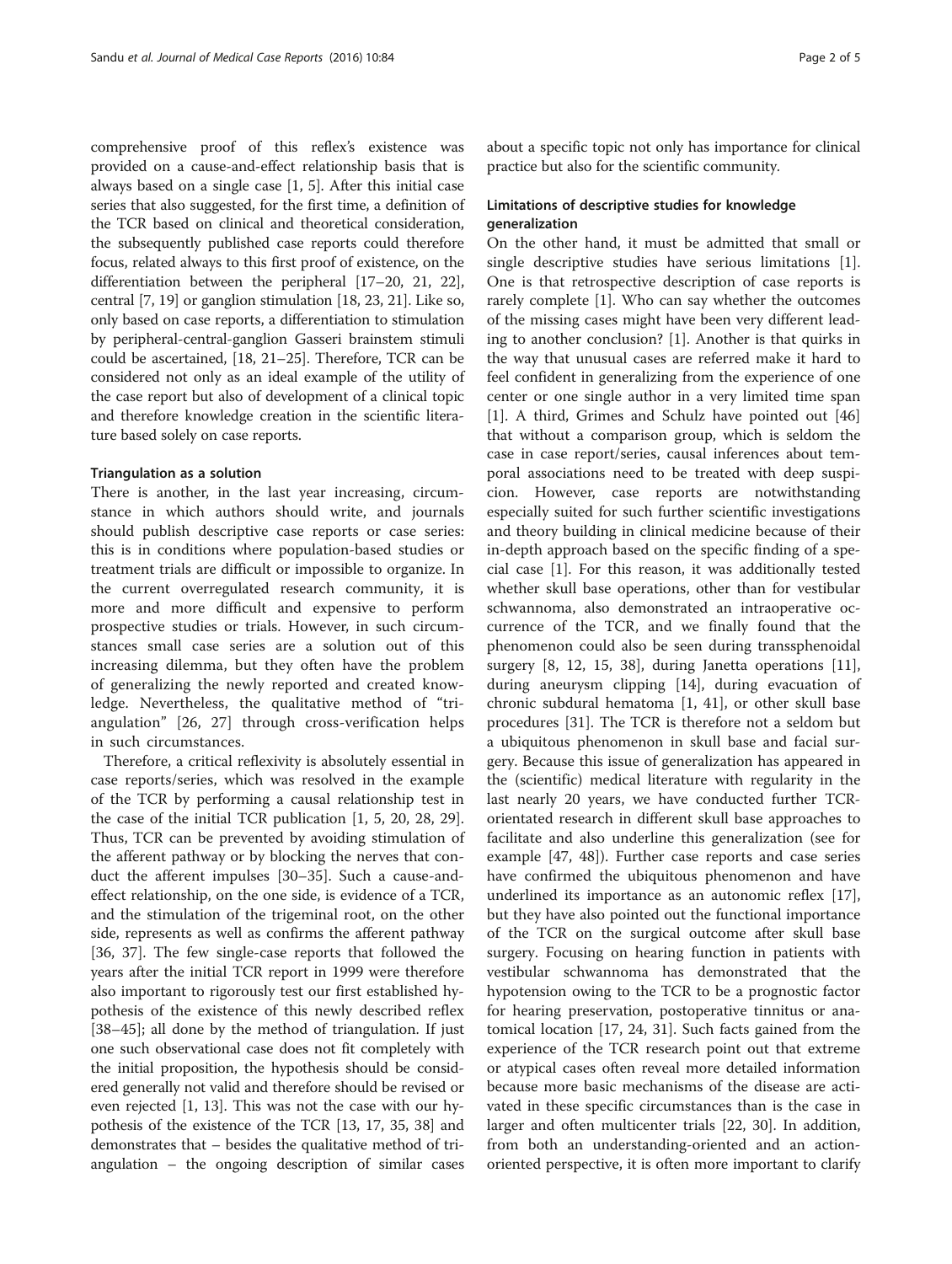the deeper cause behind a given clinical picture and its consequences than to describe only signs and symptoms of a disease and how frequently it occurs as we see it often in larger trials [[1](#page-3-0), [16](#page-3-0)], even though there remains a lack of generalization.

### Systematic reviews

Systematic reviews of observational studies are much harder to carry out and interpret than systematic reviews of randomized controlled trials. The main difficulties lie in coping with the wide diversity of study designs used by different investigators, and the biases inherent in most observational studies. Therefore, better and more appropriate scientific methods are still being developed and argued over [[1\]](#page-3-0), but it is already clear that applying an evidence-based approach to traditional descriptive studies is more and more useful in a clinical-orientated context in the new millennium. For example, a few case reports on the TCR, published after 2000, inform about some risk factors for the intraoperative occurrence of the TCR [[1, 17, 20, 28, 34](#page-3-0), [35](#page-3-0)]. Several factors have been postulated as predisposing patients to the TCR based on a few such clinical case reports [\[20, 21, 35\]](#page-3-0). These factors include hypercapnia, hypoxemia, light anesthesia, high resting vagal tone in children, narcotics such a sufentanil and alfentanil, preoperative beta blockers and calcium channel blockers [\[20](#page-3-0)]; most of these "risk" factors are rather anecdotal than really scientifically proven. Therefore, cases such as the above-cited critical "followup cases" can have more importance in relation to the general clinical feature of the initial hypothesis than to merely represent a small sample of patients. If such "follow-up cases" are lacking, the single report of a case retains some anecdotal character and must be considered of only questionable clinical use. However, if the initial hypothesis also applies in these "follow-up cases," it could also be expected that the initial hypothesis is to be applicable to a large range of patients. In this manner, by strategically selecting cases, one can arrive at the point at which cases allow generalization as a particular research methodology [\[48, 49](#page-4-0)]. Also, with more uniform considerations in reporting the TCR cases, case series and clinical trials, such statistical analyses of the case report literature would become easier and faster [\[35\]](#page-3-0) with a more and more sound scientific background. Recently, such a systematic review – for the first time for the TCR – was done for different anesthetic techniques in case of TCR occurrence, making the confusing existing literature clearer and making some specific treatment recommendations [\[35](#page-3-0)].

#### Development of (thinking) models

Nevertheless, in a more complex world and in times of personalized medicine [\[2](#page-3-0)], systematic researches alone are often of limited value for daily use in a clinical context. Therefore, development of clinical models is needed. Of course, models are a simplification of the reality and therefore often several models are used to describe a certain medical picture. Recently, such a clinical thinking model was published for the definition of the TCR [[21](#page-3-0)] and later of the pooled prevalence related to neuroanatomical structures [\[50](#page-4-0)]. This was an important step in the evolution of TCR research, as evidence shows that people who think with models consistently outperform those who do not. And moreover, people who think with lots of models outperform people who use only one. Why do such clinical models, as recently developed for the TCR [[51](#page-4-0)], make us better thinkers? Models help us to better organize information – to make sense of that fire hose or hairball of data (choose your metaphor) available on the Internet. Models improve our abilities to make accurate forecasts. They help us to make better decisions and to adopt more effective clinical strategies. Models are therefore nowadays what systematic reviews were 10 years ago.

Case reports are especially suited for clinical model development as they often go deeper into clinical details and allow, therefore, the statistical fit of the model with the reality. Especially in the case of TCR, with predominantly case reports that created the current knowledge about the TCR (see for example [[50](#page-4-0), [52, 53\]](#page-4-0)), the development of clinical models might be the next step in knowledge development about the reflex for the near future.

#### TCR and case reports: a success story!

The TCR is now accepted all over the world based on our initial definition in 1999 and is considered one of the well-established complications of modern skull base and most recently spinal surgery (see, for example, [\[20](#page-3-0)]). This unique example depicts the outstanding importance of case reports to improve medical knowledge in the scientific (medical) literature. We hope that this success story may inspire others to publish and especially to thoroughly analyze their special cases that deal with notyet-published clinical features and pictures; this is one of the most important ways that medicine can advance. In addition, our experience and reports underline the importance of special journals such as the Journal of Medical Case Reports, which is the leading journal in the field and deals mainly with case reports, and of making great efforts to achieve a high quality of publication in case reports and to stimulate authors to analyze their special cases. The story of the TCR has shown and will continue to show new pathways to explore the usefulness of case reports in the scientific world.

## Conclusions

Whether or not case reports would impart substantial knowledge in medical literature is debatable. However,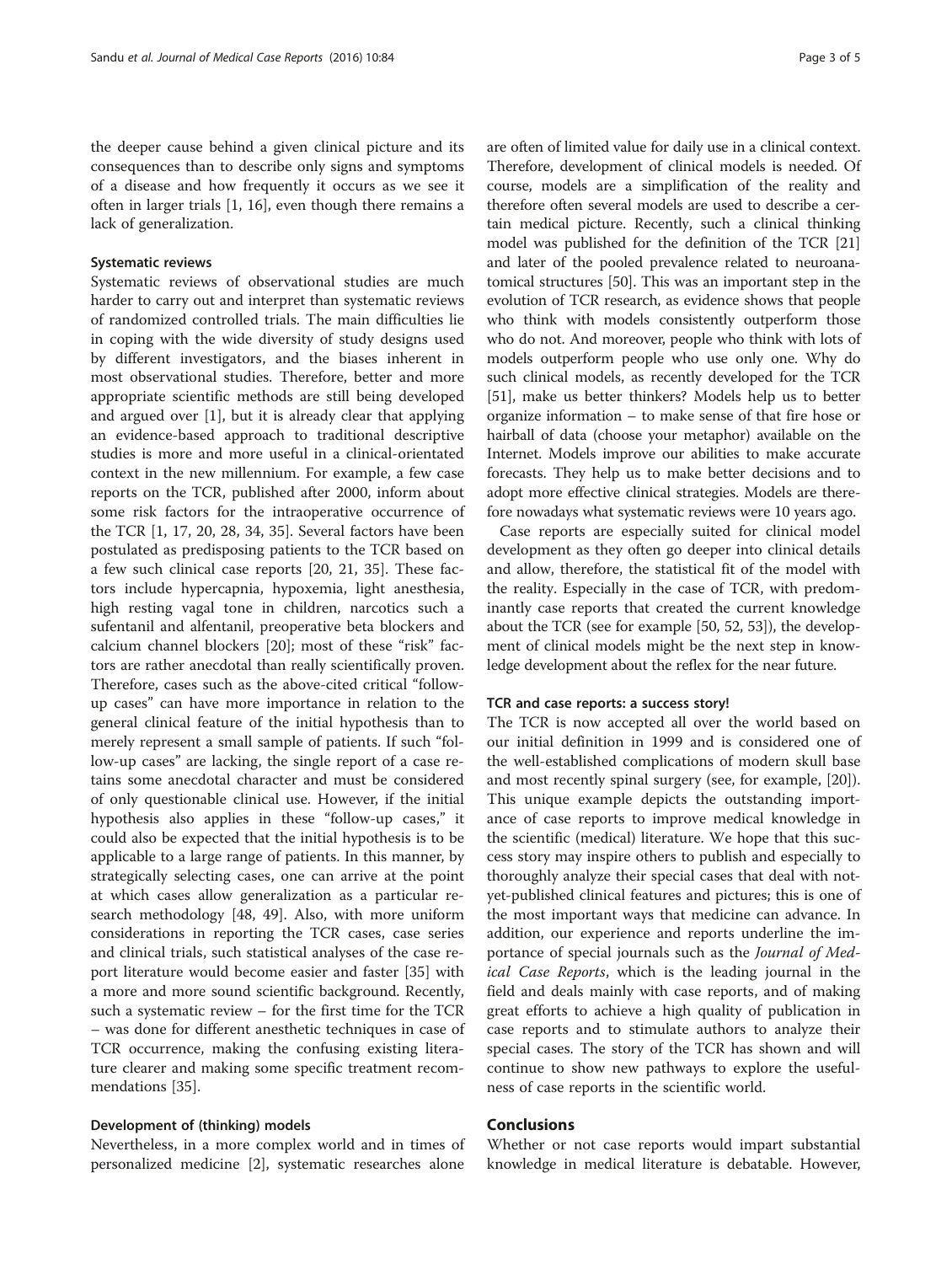<span id="page-3-0"></span>knowledge of rarer, clinically important reports does influence overall clinical management or decision-making that may affect morbidity and mortality. In this context, TCR case reports have substantially influenced understanding of skull base surgeries, and other neurosurgical as well as neurological diseases. Hence, it gives us a new thinking model for applying knowledge of case reports to the complexity and personalized care needed in daily clinical practice.

#### Competing interests

The authors declare that they have competing interest.

#### Authors' contributions

All authors drafted the manuscript. NS and TM participated in the design of the study. BS coordinated and supervised the study. All authors read and approved the final manuscript.

#### Author details

<sup>1</sup>Departement of Research, University of Southampton, University Road, Southampton SO17 1BJ, UK. <sup>2</sup>Department of Anesthesiology and Perioperative Medicine, University of Manitoba, 671 William Avenue, Winnipeg, MB R3E 0Z2, Canada.

#### Received: 17 August 2015 Accepted: 25 February 2016 Published online: 06 April 2016

#### References

- 1. Sandu N, Sadr-Eshkevari P, Schaller BJ. Usefulness of case reports to improve medical knowledge regarding trigemino-cardiac reflex in skull base surgery. J Med Case Rep. 2011;5:149.
- 2. Schaller B, Sandu N. Clinical medicine, public health, ecological health: a new basis for education and prevention. Arch Med Sci. 2011;7:541–3.
- 3. Schaller B, Filis A, Buchfelder M. Cardiac autonomic control in neurosurgery: the example of trigeminocardiac reflex. Arch Med Sci. 2007;3:287–92.
- 4. Loftus EF, Guyer MJ. Who abused Jane Doe? The hazards of the single case history: Part I. Skeptical Inquirer. 2002;26:24-3.
- 5. Schaller B, Probst R, Strebel S, Gratzl O. Trigeminocardiac reflex during surgery in the cerebellopontine angle. J Neurosurg. 1999;90:215–20.
- 6. Schaller B. Trigeminocardiac reflex. J Neurol. 2004;251:658–65.
- 7. Schaller B, Cornelius JF, Prabhakar H, Koerbel A, Gnanalingham K, Sandu N, et al. The trigemino-cardiac reflex: an update of the current knowledge. J Neurosurg Anesthesiol. 2009;21:187–95.
- 8. Schaller B. Trigemino-cardiac reflex during microvascular trigeminal decompression in cases of trigeminal neuralgia. J Neurosurg Anesthesiol. 2005;17:45–8.
- 9. Spiriev T, Sandu N, Kondoff S, Tzekov C, Schaller B. Tic and autonomic symptons. J Neurosurg. 2012;116:1397–8.
- 10. Chowdhury T, Cappellani RB, Schaller B. Chronic trigemino-cardiac reflex in patient with orbital floor fracture: role of surgery and first description. J Neurosurg Anesthesiol. 2014;26:91–2.
- 11. Schaller B. Trigemino-cardiac reflex during transsphenoidal surgery for pituitary adenomas. Clin Neurol Neurosurg. 2005;197:468–74.
- 12. Schaller BJ, Weigel D, Filis A, Buchfelder M. Trigemino-cardiac reflex during transsphenoidal surgery for pituitary adenomas. Methodological description of a prospective skull base study protocol. Brain Res. 2007;1149:69–75.
- 13. Schaller BJ. Trigeminocardiac reflex. J Neurosurg. 2007;107:243.
- 14. Spiriev T, Kondoff S, Schaller B. Trigeminocardiac reflex during temporary clipping in aneurismal surgery: first description. J Neurosurg Anesthesiol. 2011;23:271–2.
- 15. Filis A, Schaller B, Buchfelder M. Trigeminocardiac reflex in pituitary surgery. A prospective pilot study. Nervenarzt. 2008;79:669–75.
- 16. Nöthen C, Sandu N, Prabhakar H, Filis A, Arasho BD, Buchfelder M, et al. Trigemino-cardiac reflex and antecedent transient ischemic attacks. Exp Rev Cardiovasc Ther. 2010;8:509–12.
- 17. Abdulazim A, Bohluli B, Schaller B, Stienne MN, Prochnow N, Sandu N, et al. Trigeminocardiac reflex in neurosurgery-current knowledge and prospects. In: Signorelli F, editor. Trigeminocardiac reflex in neurosurgery - current knowledge and prospects, explicative cases of controversial issues in neurosurgery. 2012. p. 3–18.
- 18. Chowdhury T, Sandu N, Meuwly C, Cappellani RB, Schaller B. Trigeminocardiac reflex: differential behavior and risk factors in the course of the trigeminal nerve. Future Neurol. 2014;9:41–7.
- 19. Schaller BJ, Filis A, Buchfelder M. Trigemino-cardiac reflex in humans initiated by peripheral stimulation during neurosurgical skull-base operations. Its first description. Acta Neurochir (Wien). 2008;150:715–8.
- 20. Chowdhury T, Mendelowitz D, Golanov E, Spiriev T, Arasho B, Sandu N, et al. Trigeminocardiac reflex: the current clinical and physiological knowledge. J Neurosurg Anesthesiol. 2015;27:136–47.
- 21. Meuwly C, Golanov E, Chowdhury T, Erne P, Schaller B. Tirgeminal cardiac reflex: new thinking model about the definition based on a literature review. Medicine. 2015;94:e484.
- 22. Sadr-Eshkevari P, Schaller BJ, Bohluli B. Trigeminocardiac reflex: some thought to the definition. Surg Neurol Int. 2014;5:43.
- 23. Spiriev T, Tzekov C, Laleva L, Kostadinova C, Kondff S, Sandu N, et al. Central trigeminocardiac reflex in pediatric neurosurgery: a case report and review of the literature. J Med Case Rep. 2012;6:372.
- 24. Sandu N, Chowdhury T, Sadr-Eshkevari P, Filis A, Arasho B, Spiriev T, et al. Trigeminocardiac reflex during cerebellopontine angle surgery: anatomical location as a new risk factor. Future Neurol. 2015;10:7–13.
- 25. Lemaitre F, Chowdhury T, Schaller B. The trigeminocardiac reflex a comparison with the diving reflex in humans. Arch Med Sci. 2015;11:419–26.
- 26. Norman W, Blaikie H. A critique of the use of triangulation in social sciences. Qual Quant. 1991;25:115–36.
- 27. Burke JR. Mixed methods research: a rescued paradigm whose time has come. Educ Res. 2004;33:14–26.
- 28. Schaller BJ, Buchfelder M. Trigemino-cardiac reflex in skull base surgery: from a better understanding to a better outcome? Acta Neurochir (Wien). 2006;148:1029–31.
- 29. Schaller B, Filis A, Buchfelder M, Detection and prevention of the trigeminocardiac reflex during skull base surgery. Acta Neurochir (Wien). 2007;149:331.
- 30. Arasho B, Sandu N, Spiriev T, Prabhakar H, Schaller B. Management of the trigeminocardiac reflex: facts and own experience. Neurol India. 2009;57:375–80.
- 31. Cornelius JF, Sadr-Eshkevari P, Arasho BD, Sandu N, Spiriev T, Lemaitre F, et al. The trigemino-cardiac reflex in adults: own experience. Exp Rev Cardiovasc Ther. 2010;8:895–8.
- 32. Sandu N, Cornelius J, Filis A, Nöthen C, Rasper J, Kulinsky VI, et al. Cerebral hemodynamic changes during the trigeminocardiac reflex: description of a new animal model protocol. Scientific World Journal. 2010;10:1416–23.
- 33. Schaller B, Sandu N, Filis A, Ottaviani G, Rasper J, Nöthen C, et al. Trigeminocardiac reflex: the trigmenial depressor responses during skull base surgery. Clin Neurol Neurosurg. 2009;111:220.
- 34. Meuwly C, Chowdhury T, Schaller B. Topical lidocaine to suppress trigemino-cardiac reflex. Br J Anesth. 2013;111:302.
- 35. Meuwly C, Chowdhury T, Sandu N, Reck M, Erne P, Schaller B. Anesthetic influence on occurrence and treatment of the trigemino-cardiac reflex: a systematic literature review. Medicine (Baltimore). 2015;94:e807.
- 36. Schaller BJ, Knauth M, Buchfelder M. Trigemino-cardiac reflex during skull base surgery: a new entity of ischaemic preconditioning? The potential role of imaging. Eur J Nucl Med Mol Imag. 2006;33:384–5.
- 37. Schaller BJ, Buchfelder M. Trigemino-cardiac reflex: a recently discovered "oxygen-conserving" response? The potential therapeutic role of a physiological reflex. Arch Med Sci. 2006;2:3–5.
- Schaller BJ, Rasper J, Filis A, Buchfelder M. Difference in functional outcome of ipsilateral tinnitus after intraoperative occurrence of the trigemino-cardiac reflex in surgery for vestibular schwannomas. Acta Neurochir (Wien). 2008;150:157–60.
- 39. Schaller BJ, Buchfelder M. Delayed trigeminocardiac reflex induced by an intraorbital foreign body. Opthalmologica. 2006;220:348.
- 40. Spiriev T, Sandu N, Arasho B, Kondoff S, Tzekov C, Schaller B. A new predisposing factor for trigemino-cardiac reflex during subdural empyema drainage: a case report. J Med Case Rep. 2010;14(4):391.
- 41. Spiriev T, Tzekov C, Kondoff S, Laleva L, Sandu N, Arasho B, et al. Trigeminocardiac reflex during chronic subdural haematoma removal: report of chemical initiation of dural sensitization. JRSM Short Rep. 2011;2:27.
- 42. Spiriev T, Kondoff S, Schaller B. Cardiovascular changes after subarachnoid haemorrhage initiated by the trigeminocardiac reflex: first description of a case series. J Neurosurg Anesthesiol. 2011;23:379–80.
- 43. Spiriev T, Prabhakar H, Sandu N, Tzekov C, Kondoff S, Laleva L, et al. Use of hydrogen peroxide in neurosurgery. Case series of cardiovascular complications JRSM Short Rep. 2012;3:6.